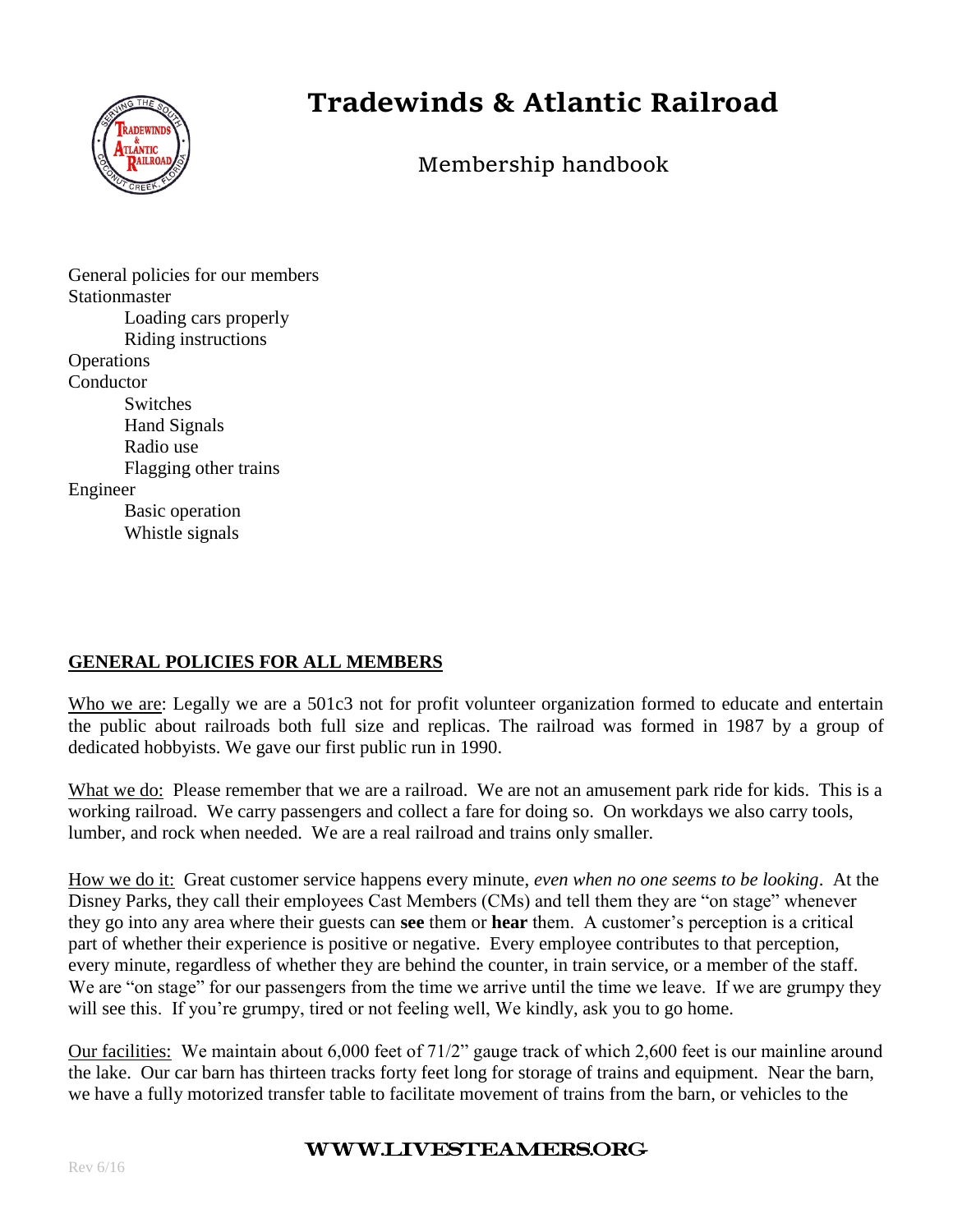track. We also have a motorized turn table and garden tracks for maintenance and exhibition of equipment. In addition we have a multiscale layout for operation of smaller G scale and O scale trains.

**Bathrooms:** The bathroom located in the station is for the use of members and guests only. The public must be instructed to use the bathrooms located next to the Clydesdale shelter across from Picnic Siding

**Horses**: The north side of Tradewinds Park was donated to Broward County by a horse-lover, and as such there are often horses near the track. Regrettably, these horses are often not very well trained and ridden by people that are not well trained in handling horses. Whether you are driving your vehicle near a horse or running a train, reduce speed to the absolute minimum and don't blow your horn or whistle. Try not to make sudden moves or noises that will startle the horse. A startled horse could easily injure its rider or bystanders, and possibly even damage a train. Horses must never be allowed to step on the tracks, as their hooves will damage the rail.

**Parking**: If you arrive for a workday, fun run, or other function when the public is not present, please feel free to park wherever is most convenient. Please do not park outside the fence at any time. Before 10 AM on public run days you may park between the fence and the yard. If you arrive after 10 AM when operations begin, please try not to pass through the driveway in front of the station. If you enter the park through the main park gate, please park along the road where the public parks.

**Never** attempt to drive anything with wheels over the tracks except at designated points. Even a lawnmower could cause severe damage to the track.

When walking near the track, try to avoid walking directly on the track or ballast. If you must step or walk on the track, step directly on the ties between the rails. If accompanying guests or public, ask them to not walk on the track. In particular, avoid disturbing the ballast. Children must be asked not to throw ballast at any time; it was put there for a reason and it is dangerous.

**Dress code:** We do not have a formal dress code, but remember we are "on stage" when the public is present. Let common sense be your guide. This is a railroad; consider the hazards when choosing your attire. Of course, the preferred attire is overalls and an engineer's cap, but second choice would be a TARR shirt and clean, long pants. Shoes should be of leather and have heavy soles when possible. Sandals are never acceptable from a safety standpoint. Short pants and other informal attire are not appropriate when the public is present.

Gender: In this manual the use of the masculine pronoun is used. We are proud to have members of all genders qualified in all areas of operation. The use of one pronoun is for expediency only.

# **STATIONMASTER**

#### THE PRIMARY ROLE OF THE STATIONMASTER IS TO ENSURE THE SAFETY OF ALL PEOPLE IN THE VICINITY OF THE STATION.

With safety always in mind, the role of the Station master is divided into three areas.

- The station environment
- Movement of trains through the station
- Interacting with the public.

Each area will be covered separately below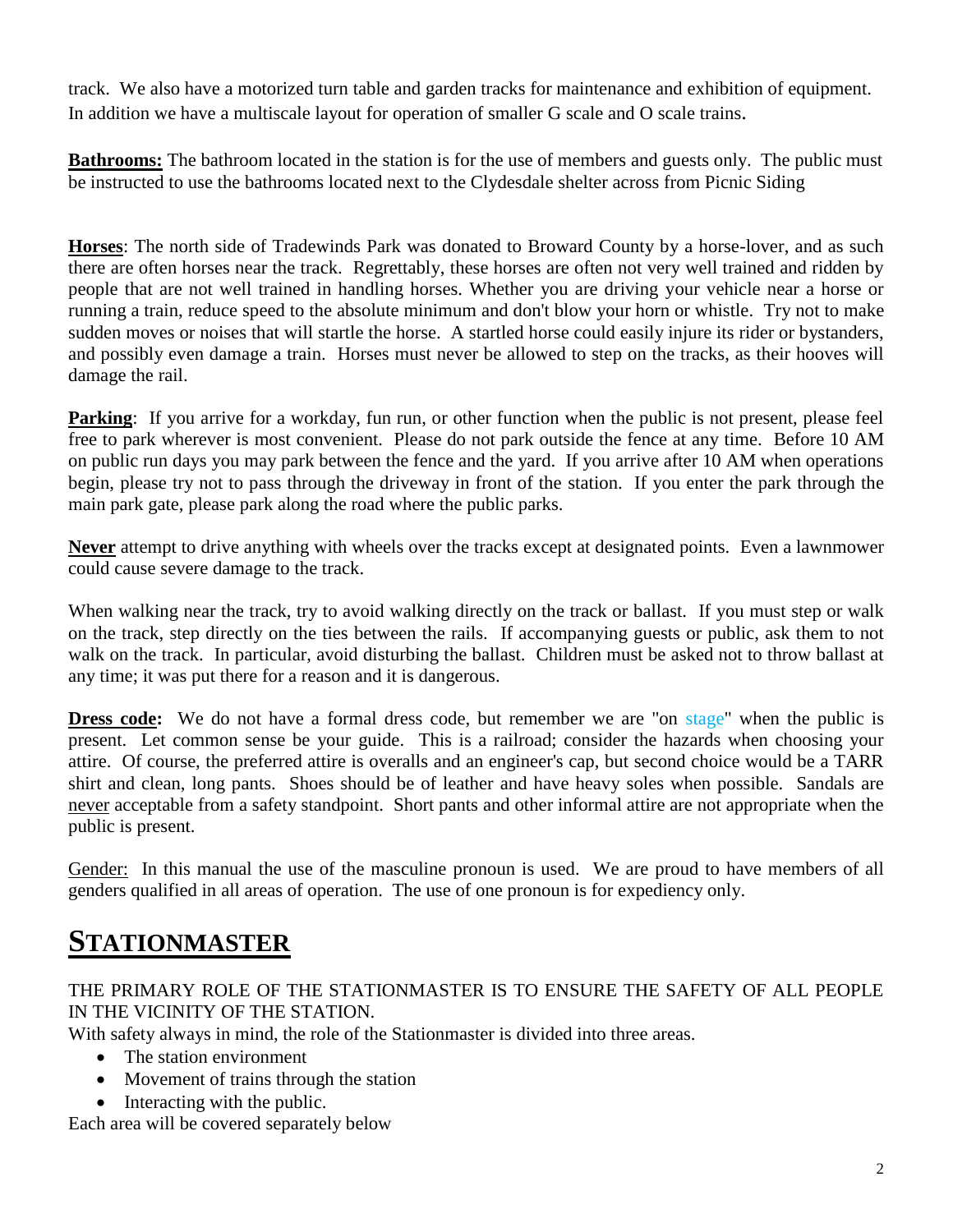#### **STATION ENVIRONMENT**

The following equipment should be at the platform before 10:00AM on public run days; a stool, ticket box, push broom and water hose. After 4:00 PM, all equipment should be safely stored. On Sat nights all equipment may be stored in the depot. After Sun., the stool and ticket box go to the depot; the rest goes to the barn.

Before arrival of the public, the platforms should be swept and any debris removed. An inspection of the structure should then be made. Track must be inspected for defects and debris. The water tank should be opened. Water hoses should be connected. A supply of paper towels is handy for spills.

During the day, keep an eye on the condition of the platform. Persuade the public to use litter baskets and to keep their belongings with them. In general keep the area neat and attractive.

At the end of operations, put everything away and again inspect the area. Report any problems to the Operations Committee.

#### **MOVEMENT OF TRAINS THROUGH THE STATION**

The Stationmaster controls all movements of trains through the station during public operating days. Trains should not pull into or depart the station without a signal from the Stationmaster. Trains that are waiting to enter the station may do so only upon signal from the Stationmaster. This is especially important if both station tracks are in use. All trains must use slow speed when in the station area. Slow speed is defined as half the distance required to stop the train short of another train, an obstruction or people on the track.

When a train is being loaded on an adjacent track, another train may not approach or pass that train. If a train crewmember needs relief, he will inform the Stationmaster who will obtain a replacement. This may necessitate another run before a replacement can be found. If a train crew decides to yard the train, they must inform the Stationmaster who will if necessary or possible find a replacement train. In any event, upon informing the stationmaster, the stationmaster will poll the waiting passengers to determine if anyone is waiting for that specific train. If so, the train crew will try to accommodate these requests. Of course in case of malfunction or emergency, the train will be taken out of service immediately.

When the train is safely loaded, the stationmaster will give the safety instructions and signal the conductor to proceed. The Stationmaster will give the train a running safety check upon departure.

#### **STATIONMASTERS, CONTINUED INTERACTING WITH THE PUBLIC**

Passengers support our club with their donations. It is our responsibility to provide them with a safe, clean and pleasant atmosphere. While special situations may arise from time to time, it is the role of the Stationmaster or any other club member present to assist the public with their enjoyment of the railroad. It is especially important that the Stationmaster makes sure that parents mind their children at all times. No passenger may enter upon the loading platform or the tracks unless specifically told to do so by the Stationmaster or a club member who will assist these passengers. For passengers using strollers, wheel chairs or other bulky items an area near the unloading platform will be provided for their storage. The Club takes no responsibility for their safekeeping.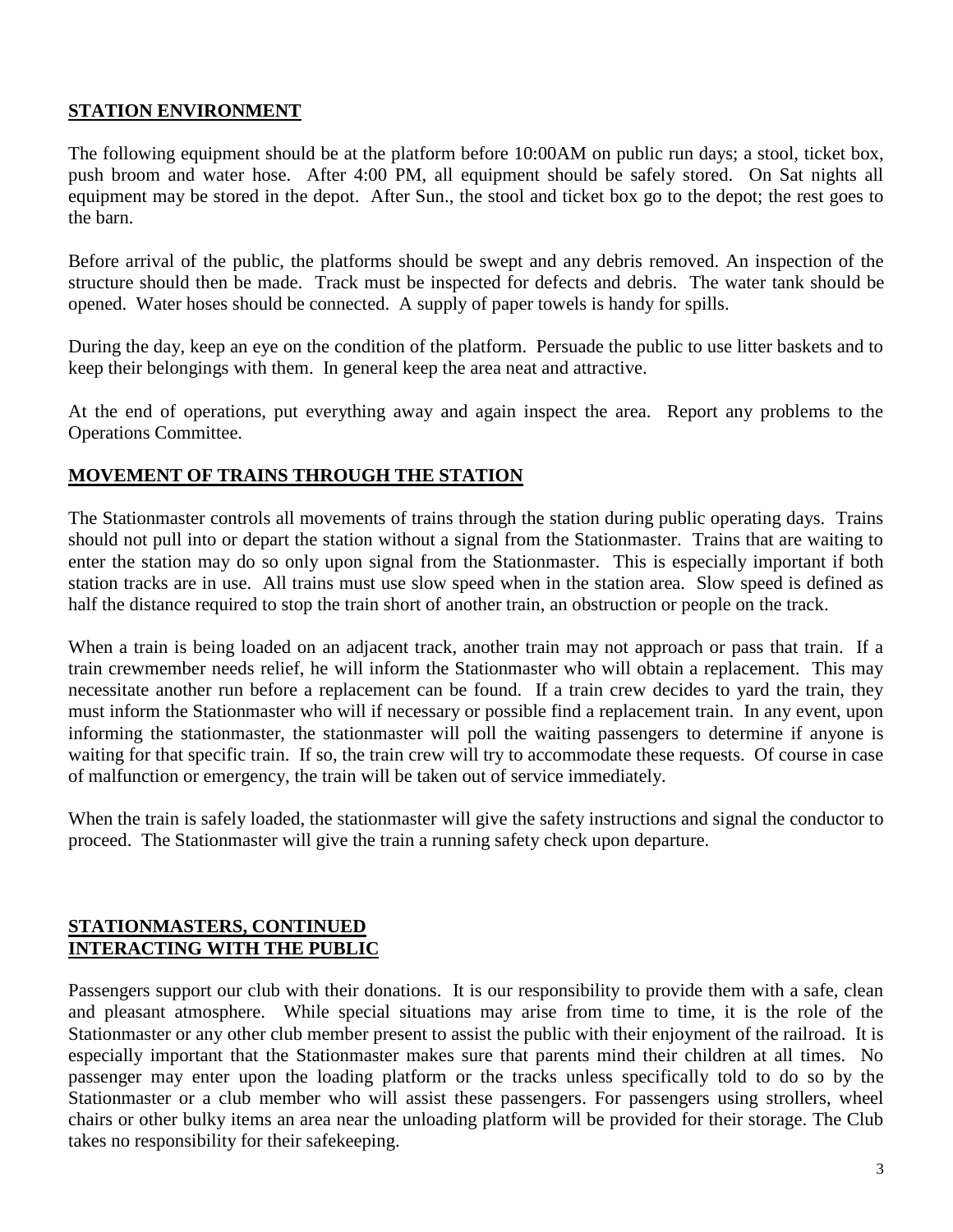When a train has entered the station for passenger loading and has stopped, the Stationmaster will open the gate and collect tickets. The Stationmaster must know the safe capacity of each train and load accordingly. Their parent or guardian must hold Young children whose feet do not reach the foot rail, but the child must be seated on the seat, not on the adult's lap. An adult must accompany children under 11 years of age. Large or heavy people should be loaded as near to the center of a car as possible. After initial loading, the Stationmaster will inspect the seating arrangements and make adjustments. Specifically, passengers must not straddle between two cars. They must sit square on the seat, never sidesaddle. The car must be balanced meaning if there are only a few people on a car, they must sit between the trucks. Never must they sit over or past the truck bolsters if the load is light.

After properly loading the train, The Stationmaster will give the safety instructions to the passengers as follows:

- All passengers must keep their feet on the foot rails (or footrests in trains so equipped) at all times.
- Passengers must not rock from side to side.
- Passengers must not try to grab any object along the right of way
- If something is dropped, no attempt should be made to retrieve it. Rather the conductor should be told of the loss and its location. The next train will pick it up and return it.
- If a passenger intends to use a camera or camcorder on the trip, the stationmaster will inform him to not lean out over the car side to take a shot. If there is something specific he wants to take he will be invited to walk there for the shot. Selfie sticks and similar devices must never be used on moving trains.

During the safety instructions, members must not distract passengers by talking or taking pictures. The Stationmaster will then signal the conductor to proceed.

#### OTHER THINGS TO KNOW

- 1. Expectant mothers cannot ride the trains. Signs are posted.
- 2. If a passenger wants to ride again, he must buy another ticket and stand on line again.
- 3. If passengers want to ride a specific train, have them step aside until it is available and load the waiting train.
- 4. If a group wants to ride together and there is not enough room on the train, have them step aside and continue loading the train.
- 5. On occasion, special birthday trains are run. They are part of the fun but be aware of them.
- 6. Passengers with special needs cannot always be accommodated. If the situation arises, determine if the passenger is capable of sitting on the train and understanding the instructions or if someone accompanies them.
- 7. At all times be friendly and encourage questions. If someone wants more information than you can give, call another member to assist you.
- 8. Sometimes a passenger will cut in line, try to enter the platform without a ticket or create a disturbance. Try to handle the situation firmly but politely. Explain the problem calmly, with respect and a smile. If that doesn't work, call for help.

### **OPERATIONS:**

#### **SWITCHES**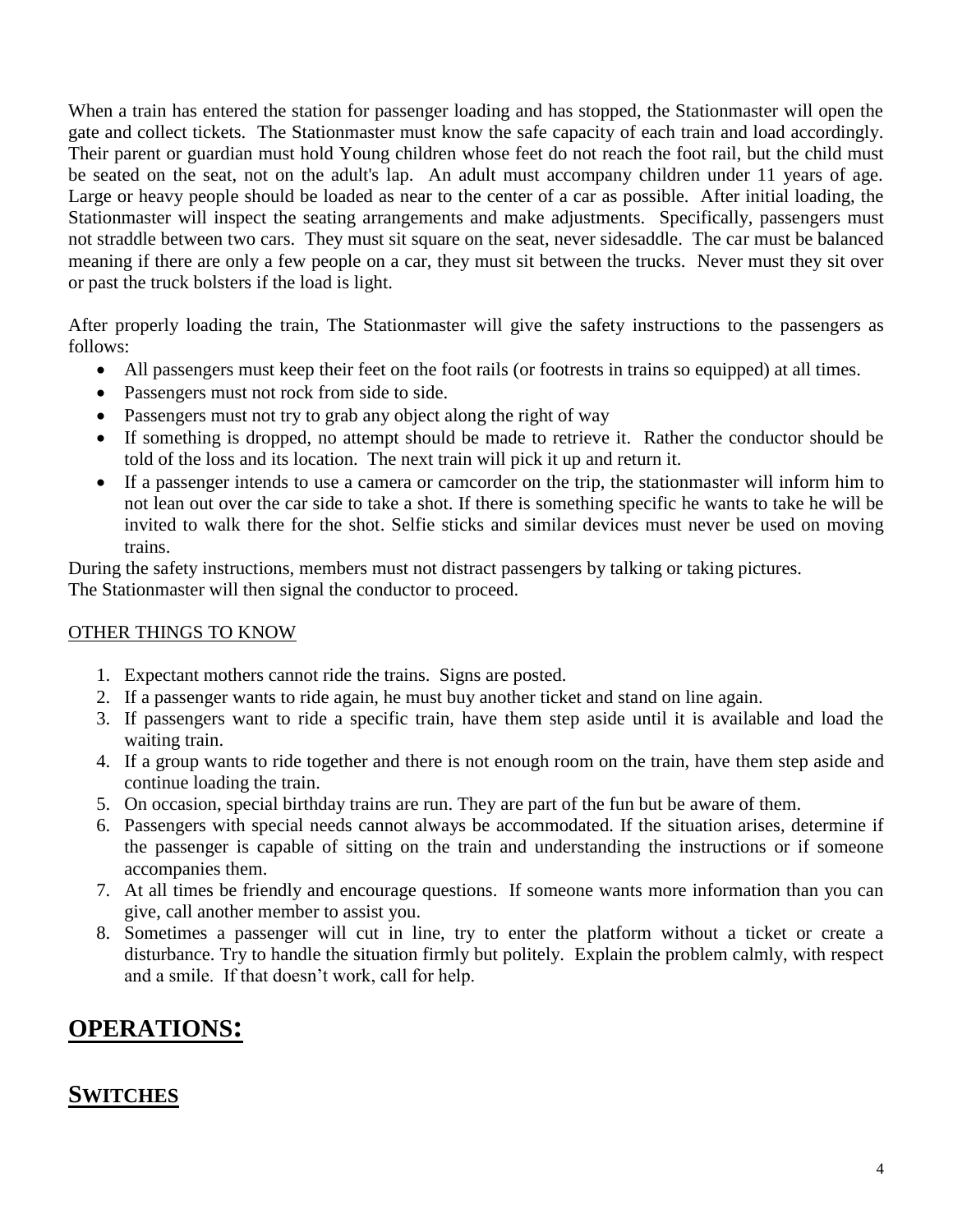Whether you call them switches or turnouts, we're talking about the things that direct trains to different tracks, not the ones that turn lights on and off. First, some definitions: **Frog:** The frog is a device by means of which the rail at the turnout curve crosses the rail of the main track. **Frog Number:** The number of a frog is the ratio of its length to its breadth, i.e., the quotient of its length divided by its breadth. **Points:** The pointed rails that select which way the wheels will go. **Guard Rails:** The rails with bent ends inside the regular rails serve to guide the wheels through the frog so they don't hit the point of the frog and derail. **Switch throw:** The lever and mechanism that moves the points.



All of our switches are **point-type**, as opposed to the more dangerous but easier to make stub type. The points are just that, pointed pieces of rail that serve as the devices that do the actual directing of the wheels. In addition, all of our points are spring-loaded, unlike most points on real railroads. This gives us the ability to run through a switch that is set incorrectly, as long as the equipment is heavy enough to overcome the springs. If it isn't heavy enough, or if there is debris in the points, a derailment will occur.

Because the points are physically forcing the wheels to change direction, there are huge forces placed on the rails and ties that make up a switch. Therefore, it is imperative that we maintain our switches as well as we possibly can. The area between the points and regular rails, underneath the throw bar and around the springs and switch throw must be kept clear of all debris so the points can move freely. The areas where the points slide must be kept clean and lubricated, preferably with graphite grease. **NEVER** use your

fingers to clean out debris between the points. If they are jammed in the wrong position they could spring back and cut your fingers. Use a stick, screwdriver, or pocketknife to clean around moving parts.

A "facing-point switch" means just that - if you are looking at the open, pointed ends of the points, you are looking at a facing-point switch. A trailing-point switch means the points are going away from you. If you are moving towards the 'points', remember this: "**Gap left, go left. Gap right, go right. Gap on both sides, go on the ground**." This means that the side where there is a gap between the points and the solid rail is the track you are lined for. If there is a "gap" in the switch, which is where the points aren't solidly against one rail or the other, you will "pick" the switch and go on the ground. Always check and re-check to see that the points are set right after you line the switch.

**In general, engineers are expected to look ahead and see that switches are properly lined for their train. Mainline switches must be left set for the mainline at all times when passenger trains are operating.**

### **POWER SWITCH POINTERS**

The station bypass switch is (for now) the only power-operated, signaled switch on the railroad. If the power has been turned on to the switch and the signal is operating, all the train crew needs to do to operate the switch is to throw the silver lever (on the black box by the crossing) towards the track they wish to travel. The switch will throw in a few seconds and a **green** signal will indicate that the switch is properly lined for the mainline or #1 track. A **yellow** signal indicates the switch is set for the station bypass, or #2 track. The signal **DOES NOT** in any way show if the track ahead is clear. If the signal stays **red**, try throwing the switch the other way and back again. If the signal still does not clear, **STOP** before passing the switch and check the points. There may be something in them or they might need oil or adjustment. If the signal still does not turn **green** and there is no gap in the points and no other obvious defect, proceed and report the problem. **DO NOT** pass a **red** signal when carrying passengers without stopping first!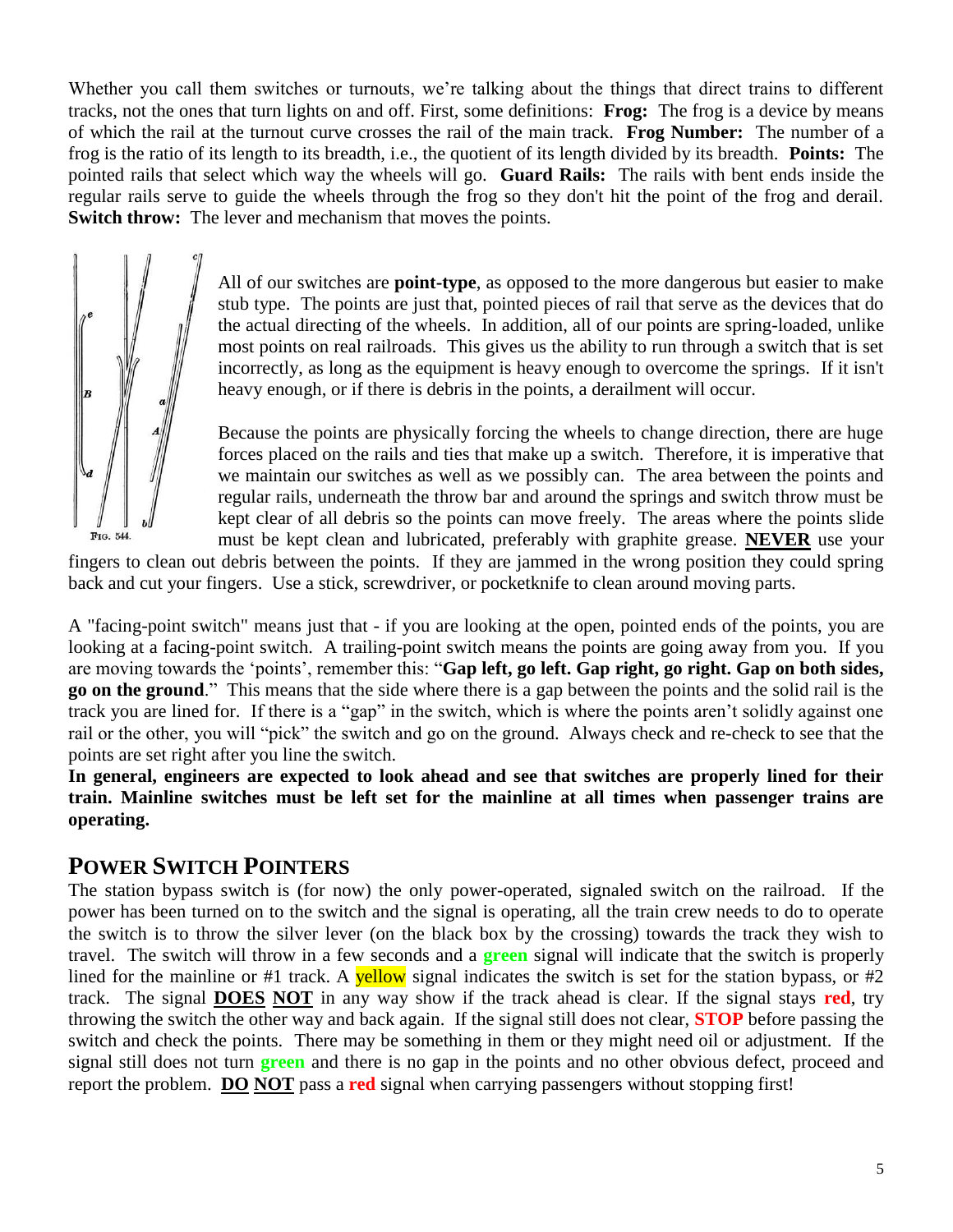If the switch is unlocked and thrown by hand it will not work automatically. **Unfortunately, there is no interlock to prevent operation of the switch while a train is passing over it. Because of this, train crews must exercise extreme caution that they don't move the operating lever while a train is passing over the switch.**

Remember, the signal is not intended to show whether the track is clear or not, only which way the switch is lined. Because of this, **engineers must be careful not to run into another train that is still fouling the switch.**

## **ON THE GROUND!**

OK, so you went on the ground anyway. **First**, you need to make sure that trains approaching you are aware of the fact that they must stop (See **Flagging**). This is the responsibility of the conductor, and the engineer must also see to it if there is a danger of a train approaching from the front. Once this is tended to, rerail the equipment. You may need to call for help on this, but remember, **always keep your back straight and lift**  with your legs. Once the equipment is back on the rails, see if you can identify what the problem was. Switch? Errant passenger? If you can see the problem, please report it right away. And if you can't see the problem and it happens again, please report it so a more detailed examination of the track can be made. However, improperly balanced loading causes most derailments.

### **PASSENGER TRAINS**

All trains carrying passengers on the TARR must have safety chains or drawbars between each car. Passengers may only be carried in cars designated for that purpose. Any car that has a high center-of-gravity or would trap a passenger's feet in the event of a derailment may not be used to carry passengers. For instance, a Pullman car with seats where the roof would be would have too high a center-of-gravity, and the car sides would trap the passenger's feet. This car may not be used to haul public passengers. It may be used to haul club members or without passengers. In the event of a derailment, if the passenger can put his feet on the ground they will not panic. If the car sides trap their feet, the passenger may panic and tip the car over.

### **PASSENGER TRAINS, CONTINUED**

Public-carrying passenger trains have priority over all other trains and operations. Every effort should be made to keep passenger trains moving without delay. This means making sure switches are properly lined, derailments promptly cleared, and waiting to enter the mainline from yard or siding until passenger trains have passed.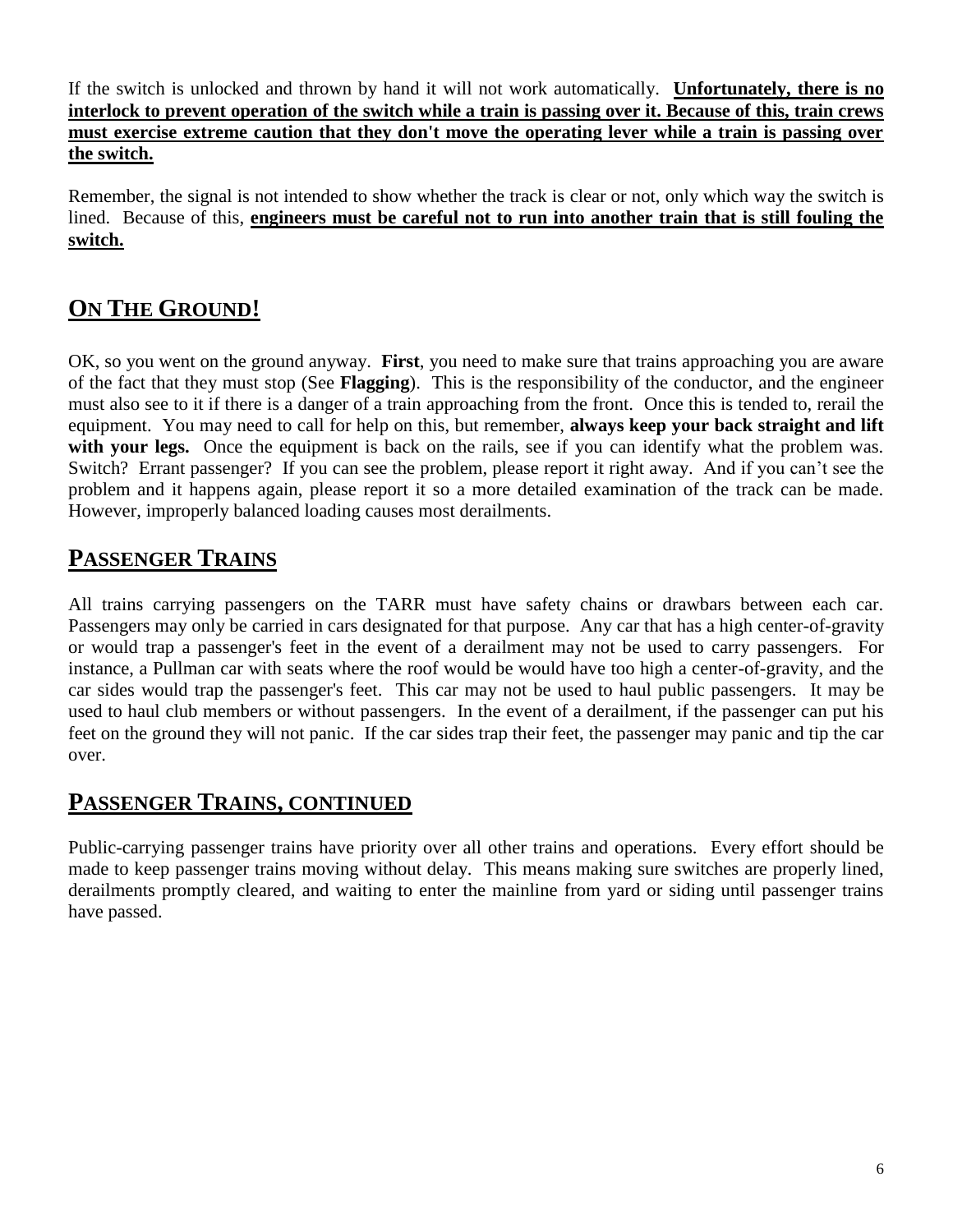### **HAND SIGNALS**

Nothing is more basic than signals. No train may leave the station without the proper signal from the conductor, and by golly, if someone gives you a stop signal, you'd better stop. Let's see the three basic hand (or light) signals:



Hand moved up and down vertically

**Move Forward**



Hand moved in a circle, from the elbow

**Back Up**



Hand swung from side to side

 $\frac{\partial}{\partial t}$ **STOP!**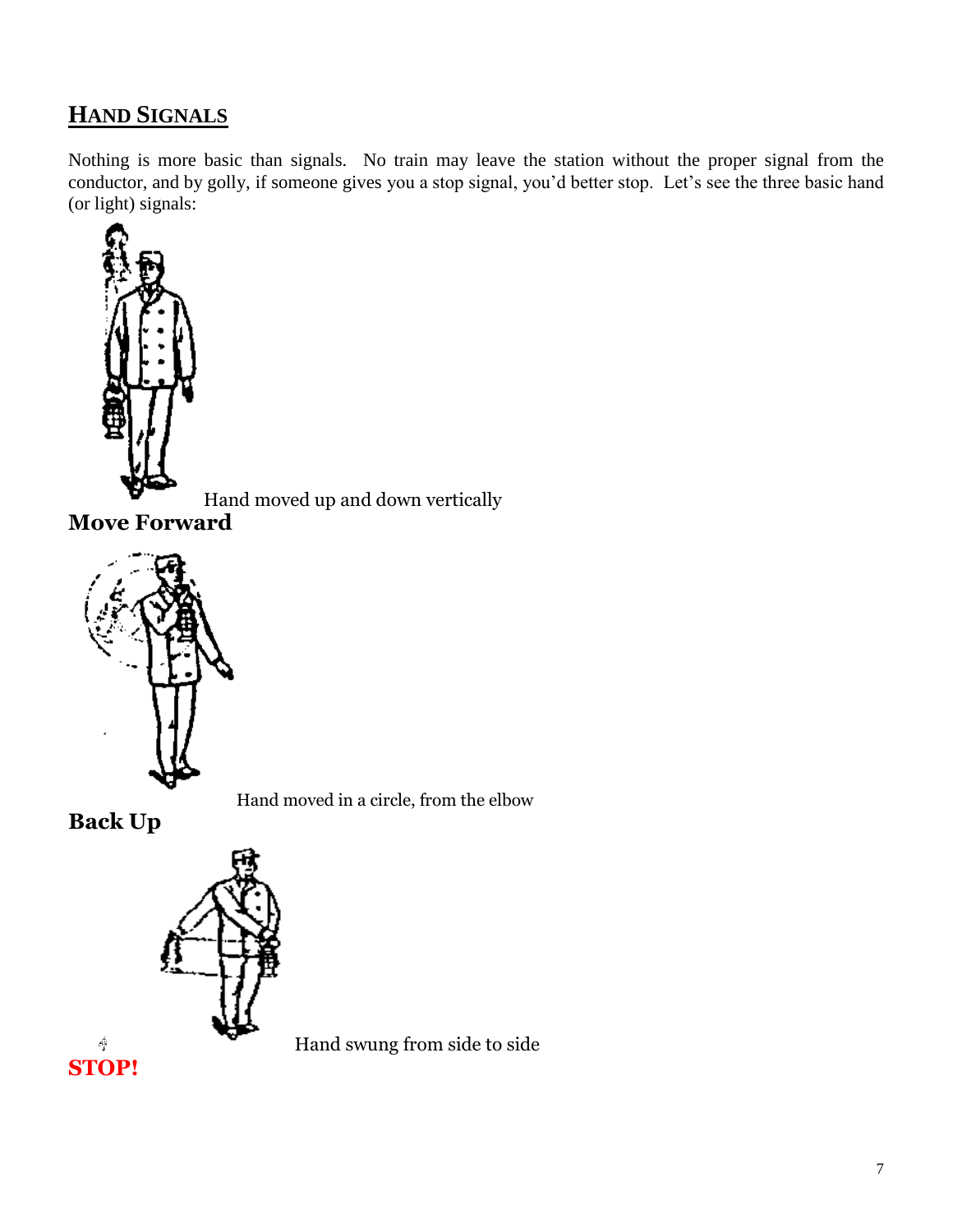The more vigorously a hand signal is given the faster the action. Backup and go-ahead signals should only be taken from the conductor of your own train. However, a "**STOP**" signal given by anyone should be acted on immediately!

Line the switch: Hold your forearm vertically away from your body Swing your forearm in a "Y".

### **RADIO PROCEDURES**

Radios help add a great deal of professionalism and safety to our operations, but they are subject to misuse as well.

We use "FRS" type radios on a channel that gives us the best reception. These radios are available in many stores such as BestBuy, Radio Shack, and Wal-Mart, even grocery stores. Check with the stationmaster before you begin operating to see what channel we are using on any particular day. Engineers in particular should choose a radio (with headset or earphone if needed) that they are able to hear **at all times** over the noise of the locomotive. When purchasing a radio, be careful not to get a model that goes into "forced VOX" operation when the headset is plugged in. Also, be careful not to accidentally put your radio into VOX mode during operations. We try to keep on hand a small supply of radios for those who do not have their own. **All conductors and engineers must have a radio during passenger-hauling operations.**

Radios come with their own set of quirks, though. Of course, **please keep radio transmissions limited to railroad business**. Sometimes the radios break, and they can be expensive. So please be careful with them, and be sure that you turn them in at the end of the day. If there is something wrong with yours, don't just stick it back in the box; tag it with a note explaining the trouble you had.

One big problem we experience with the radios is people not identifying themselves when beginning to speak. Specify which train you are talking to. Say, "Train 5 ready to leave station" or "we are clear to leave the station". Otherwise another engineer might think you are talking to him and move a train that shouldn't be moved.

All conductors must carry whistles to be used only in an emergency situation. When blown it is used to immediately stop a train. The whistle may stop other trains in the area which is all right as the emergency may affect all traffic in the area. A whistle may not be used to signal for help as it will not be heard at a distance. Use your radio for help.

### **CONDUCTORS**

The conductor is the boss of the train. He uses his radio and hand signals to communicate with his engineer and other personnel on the railroad. He is responsible for the safety of his passengers while under way. If an unsafe situation occurs, he must notify his engineer to stop the train immediately. If it involves a passenger he must talk to him (them) firmly but politely about safe behavior. If it involves a derailment or other problem he must notify the stationmaster and ask for help if needed.

When at the unloading platform, the conductor will assist the passengers leaving the train and thank them for riding. When the platform is clear, he will radio the engineer to proceed into the station when signaled by the stationmaster.

## **FLAGGING (WARNING) OTHER TRAINS**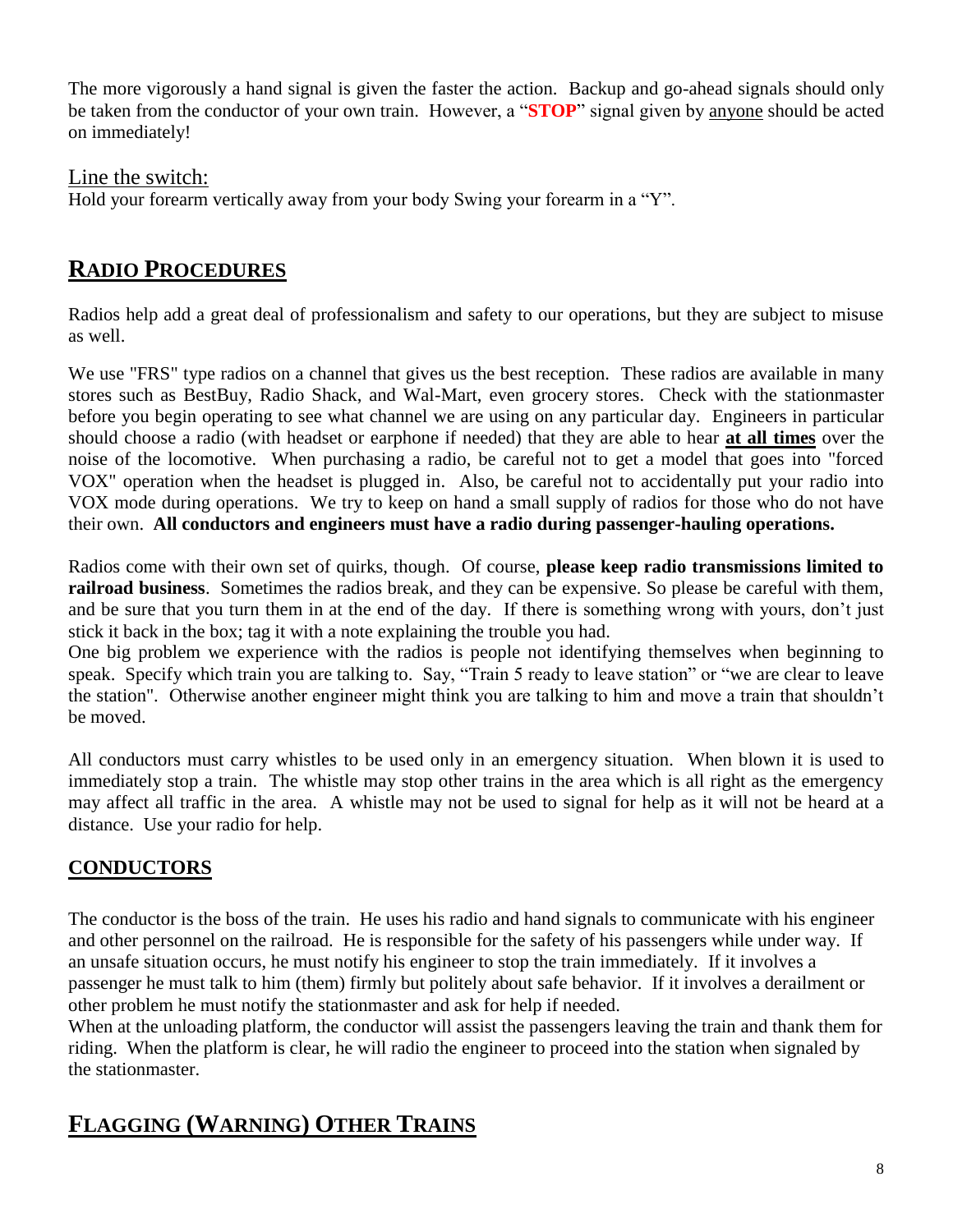If a train has to stop on or fouling the mainline for any reason, it is the first duty of the conductor to make sure that any following trains are aware of the stopped train so they can stop without accident. This is called "flagging". You will have to get off the train and walk back a sufficient distance to make sure the following train has time to see you and stop. If there is a view block or a downgrade, you need to give more warning. At night, have a white light for giving signals. No matter what the reason for stopping, nothing is more important than making sure your train will not be hit by the following train. Make sure the next train is stopped before tending to whatever caused your train to stop.

# **ENGINEERS**

The basic task of the engineer is to safely and professionally operate the train at the direction of the conductor. The conductor is in charge of the train, so the engineer must **never** start the train without the conductor's OK. The most important thing about running the train is to remember to look ahead. It is very easy to become involved with the locomotive and not look ahead to check to see if switches are properly lined and the route is clear. Each engineer is expected to be able to hear the radio communications from his or her conductor at all times. Engineers shall check the track as they leave the station to see where other trains are.

## **BASIC LOCOMOTIVE SAFETY**

Some of the Diesel locomotives that belong to the club and to other members were built by E&S Lines of Ellenton, Florida. These locomotives are powered by a 5-hp Honda engine that powers a hydraulic pump, which in turn powers a hydraulic motor in between the axles on each truck. A chain connects the axles of each truck together so all wheels are powered.

Since these locomotives are fueled with gasoline, basic safety considerations must be observed. The engine must be shut off when fueling. The locomotive must be moved away from the public when fueling. Use only 89-octane gas in these engines; do not add oil to the gas.

One identifying characteristic of E&S locomotives is the hydraulic control handle sticking out of the rear of the body. In order to prevent an accident, **the engine must be shut off before you mount or dismount the train.** If you try to mount or dismount with the engine running you could accidentally hit the control and the locomotive will move, possibly causing injury to you or others. Additionally, the engine must be shut off whenever you attempt to rerail cars or otherwise work on or around the train.

**Never** try to stop a train by dragging your feet. It does nothing to slow the train, digs up the ballast, and you could be severely injured.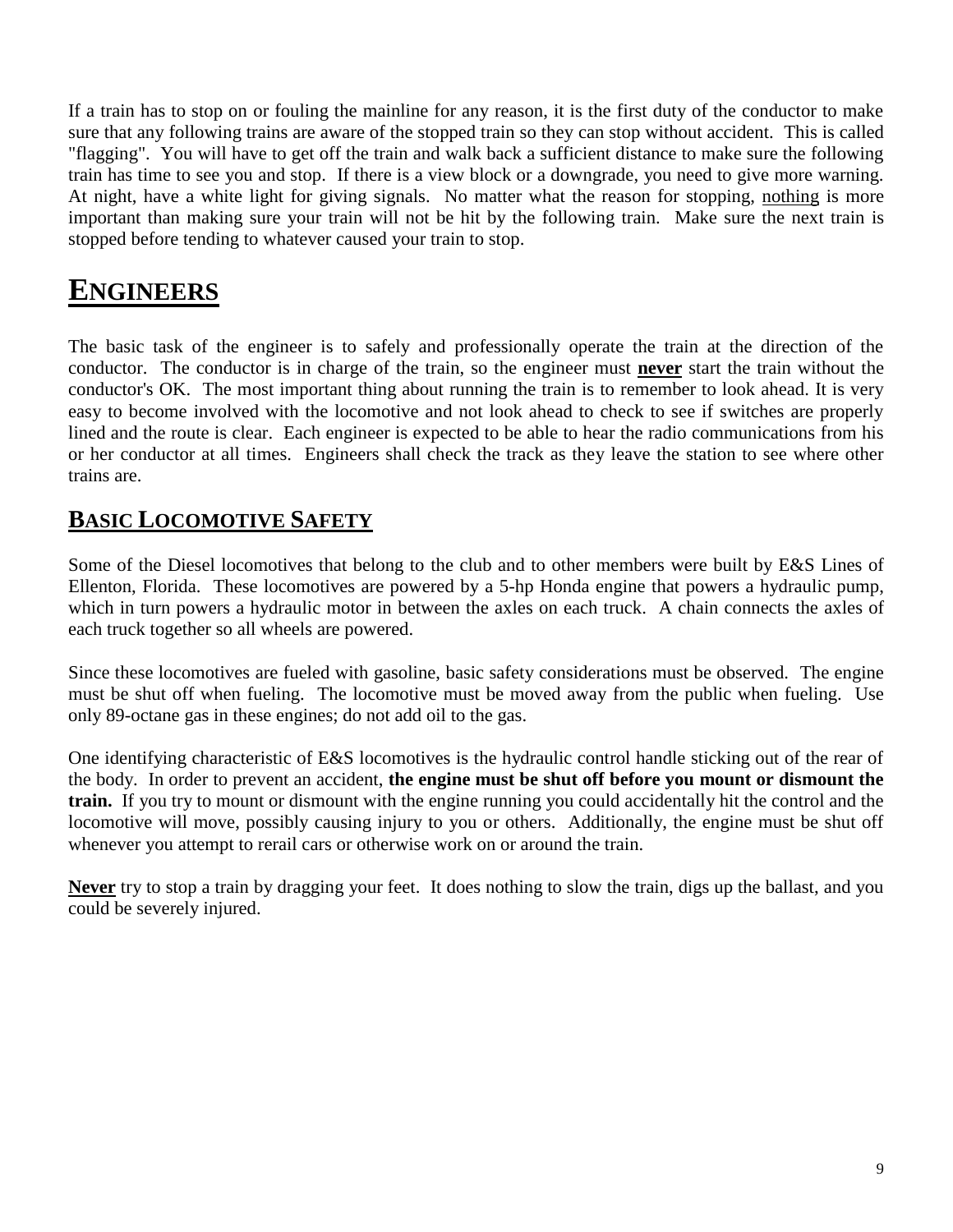# **WHISTLE OR HORN SIGNALS**

When you use whistle or horn signals, you add an extra dimension of enjoyment for our passengers and help prepare them for starting and stopping, which increases safety. A "-" means a long blast, a  $\bullet$  means a short blast. Just don't blow so much that it becomes annoying.

| When moving, stop.                                                 |
|--------------------------------------------------------------------|
| Release brakes, proceed.                                           |
| Back up.                                                           |
| <b>Approaching track workers</b>                                   |
| Approaching station.                                               |
| Approaching road crossing.                                         |
| <b>Emergency signal to alert</b><br>people too close to the trains |
| Call for orders, to enter<br>station                               |